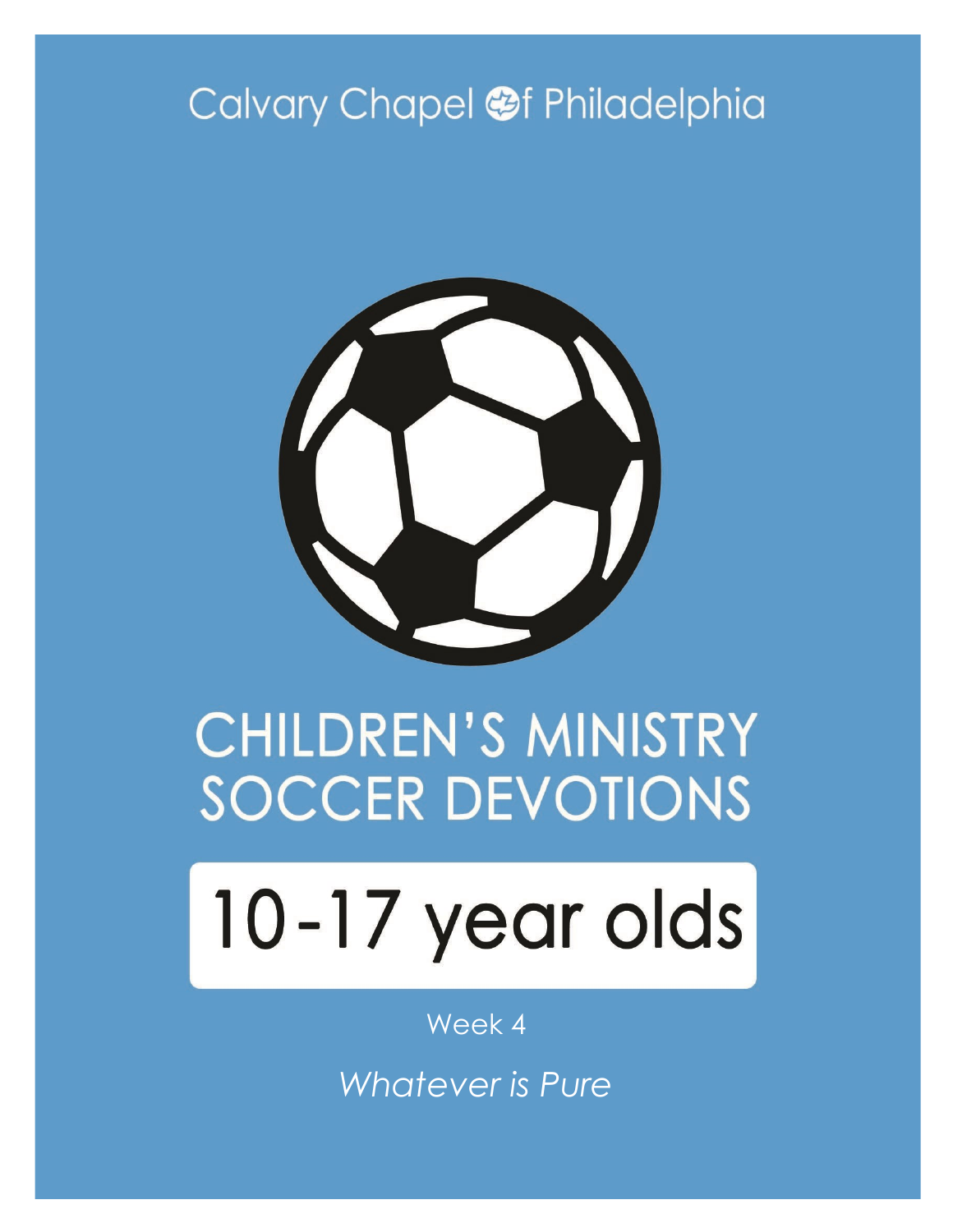#### Whatever is Pure

The objective is the goal or main teaching point of this week's study. If you convey one thing to your players, make it this.

Read this passage aloud to the kids, as it will be the focus of this week's study. Each week's memory verse will be in bold.

Our lessons for our older age groups are designed to be more discussion-based. This section is for the coach to read ahead of time so that he/she understands the goal of the discussion and is able to direct the conversation.

**Objective This study will teach the kids how Christ can purify us when we sin if we ask for forgiveness.**

#### **Scripture Passage:**

"Create in me a pure heart, O God, and renew a steadfast spirit within me."

Psalm 51:10 (NIV)

#### **Coaches Guide**

Next in Philippians 4:8 is, "whatever is pure." The word pure carries with it the idea of something completely clean or holy, without any defilement. We use pure to describe gold that has no dirt or lesser metals mixed in, or water that contains no chemicals or other ingredients. As Christians, we are called to have a pure heart.

Jesus doesn't just want partial obedience. He is not satisfied to be one of our masters, or even our greatest master. He must be our only Master. The Christian with a pure heart is one whose heart is totally for the Lord, with no sinful desires mixed in.

Unfortunately, total purity of heart is impossible before we reach heaven. All of us sin, and sin makes our hearts impure. King David, one of the godliest men who ever lived, knew this firsthand. He wrote Psalm 51 after he committed a major sin. He knew his heart was unclean and that there was nothing he could to make it pure. That's why he asked God, the only one who can cleanse us from sin, to give him a pure heart, and God forgave and cleansed him.

1 John 1:9 says that if we confess our sins, Jesus is faithful and just to forgive our sin and cleanse us from all unrighteousness. Our sin makes our hearts impure, and there is nothing we can do to cleanse ourselves, but if we confess our sins to Jesus, He can forgive us and give us a pure heart. Then we can go and make things right with the person we've sinned against.